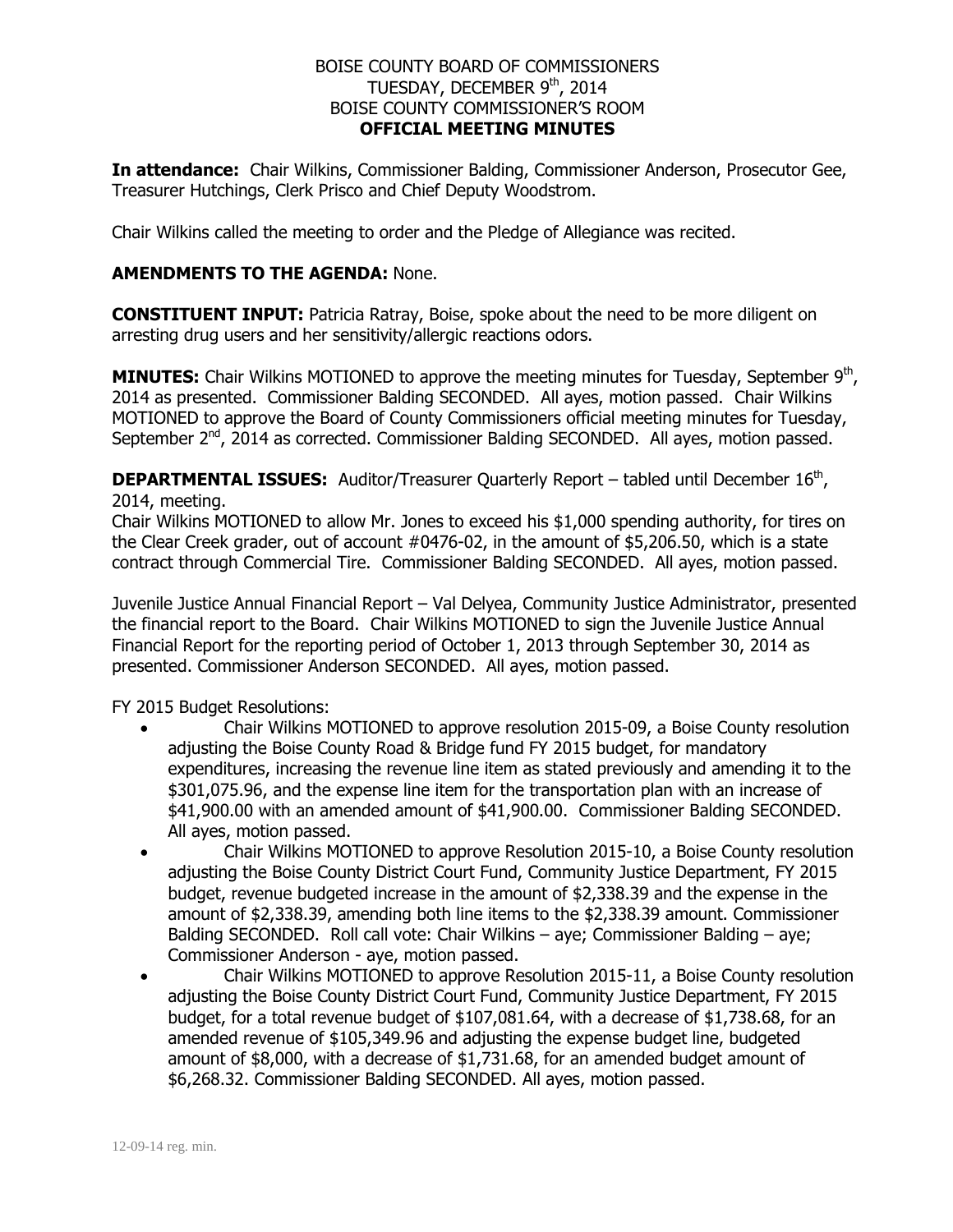Pitney Bowes postage machine agreement - Chair Wilkins MOTIONED to approve the lease, Option C Agreement, with Pitney Bowes account #10, in the amount of \$148.50, (monthly amount) for the postage machine located in the Clerk's office, that is used countywide. Commissioner Balding SECONDED. Prosecutor Gee will add the verbiage to the lease agreement. Chair Wilkins RECINDED her motion. Chair Wilkins MOTIONED to sign the Pitney Bowes Lease Agreement, for the new postage machine, located in the Clerk's Office, with a sentence written out by Prosecutor Gee, as discussed in the meeting, in the amount of \$148.50 per month. Commissioner Balding SECONDED. All ayes, motion passed.

Emergency Management Services - Equipment Use Agreements for Lowman and Mores Creek Fire Departments: Commissioner Anderson MOTIONED to approve the Panasonic Tough Book, Equipment Use Agreement, for the Lowman Fire Department, Boise County property #61247, signed by their Board president. Chair Wilkins SECONDED. All ayes, motion passed. Commissioner Anderson MOTIONED to sign the Panasonic Tough Book Equipment Agreement with the Robie Creek Volunteer Fire Department, Boise County property #61251, signed by their chief or authorized representative. Commissioner Balding SECONDED. All ayes, motion passed.

## **CONTRACTS/AGREEMENTS/GRANTS:** None.

**DEMAND WARRANTS:** Chair Wilkins MOTIONED to approve the demand warrant payment to John Krempa in the amount of \$114.41, for ICAN reimbursement, as presented. Commissioner Balding SECONDED. All ayes, motion passed. Chair Wilkins MOTIONED to approve the demand warrant payable to Jolene Maloney, in the amount of \$100, for reimbursement for deposition of witnesses, for travel and meals, for case #2014-312. Commissioner Balding SECONDED. All ayes, motion passed. Chair Wilkins MOTIONED to approve the demand warrant to Maloney Law Offices, invoice #1136-03, in the amount of \$7,200, for professional attorney services, for the month of November, noting that the payment of this demand warrant is the termination of Ms. Maloney's contract, as recommended by Prosecutor Gee. Commissioner Balding SECONDED. All ayes, motion passed. Chair Wilkins MOTIONED to approve the demand warrant to Mary Prisco in the amount of \$296.90, for reimbursement of election expenses as well as the IAC conference. Commissioner Anderson SECONDED. All ayes, motion passed.

**INDIGENT:** Chair Wilkins MOTIONED to go into executive session per I.C. 67-2345(1)(d), to discuss case #08-02-C, an advisement letter from the applicant and case #11-01-C, which is a request from the bank in reference to a refinancing. Commissioner Balding SECONDED. Roll call vote: Chair Wilkins – aye; Commissioner Balding – aye; Commissioner Anderson - aye, motion passed.

Coming out of executive session per I.C.  $67-2345(1)(d)$ , for case  $\#08-02$ -C and case  $\#11-01$ -C. Chair Wilkins MOTIONED that we allow a stop payment, for 6 months, to be re-evaluated by the Indigent Clerk in June, on case #11-01-C. Commissioner Balding SECONDED. Roll call vote: Chair Wilkins – aye; Commissioner Balding – aye; Commissioner Anderson - aye, motion passed. Chair Wilkins MOTIONED on 11-01-C, that it be tabled for more information and research by staff, to report back to us. Commissioner Balding SECONDED. Roll call vote: Chair Wilkins – aye; Commissioner Balding – aye; Commissioner Anderson - aye, motion passed.

**PA ISSUES:** Arrow Rock Road response letter: Chair Wilkins MOTIONED to approve the letter to Mr. Lake and the Atlanta Highway District, with regards to maintenance on Arrow Rock Road, in response to the November 25<sup>th</sup> letter from them. Including that it be cc'd to the Elmore County Board of Commissioners, Senator Bart Brackett, David Wynkoop (attorney), and IAHD. Commissioner Anderson SECONDED. All ayes, motion passed.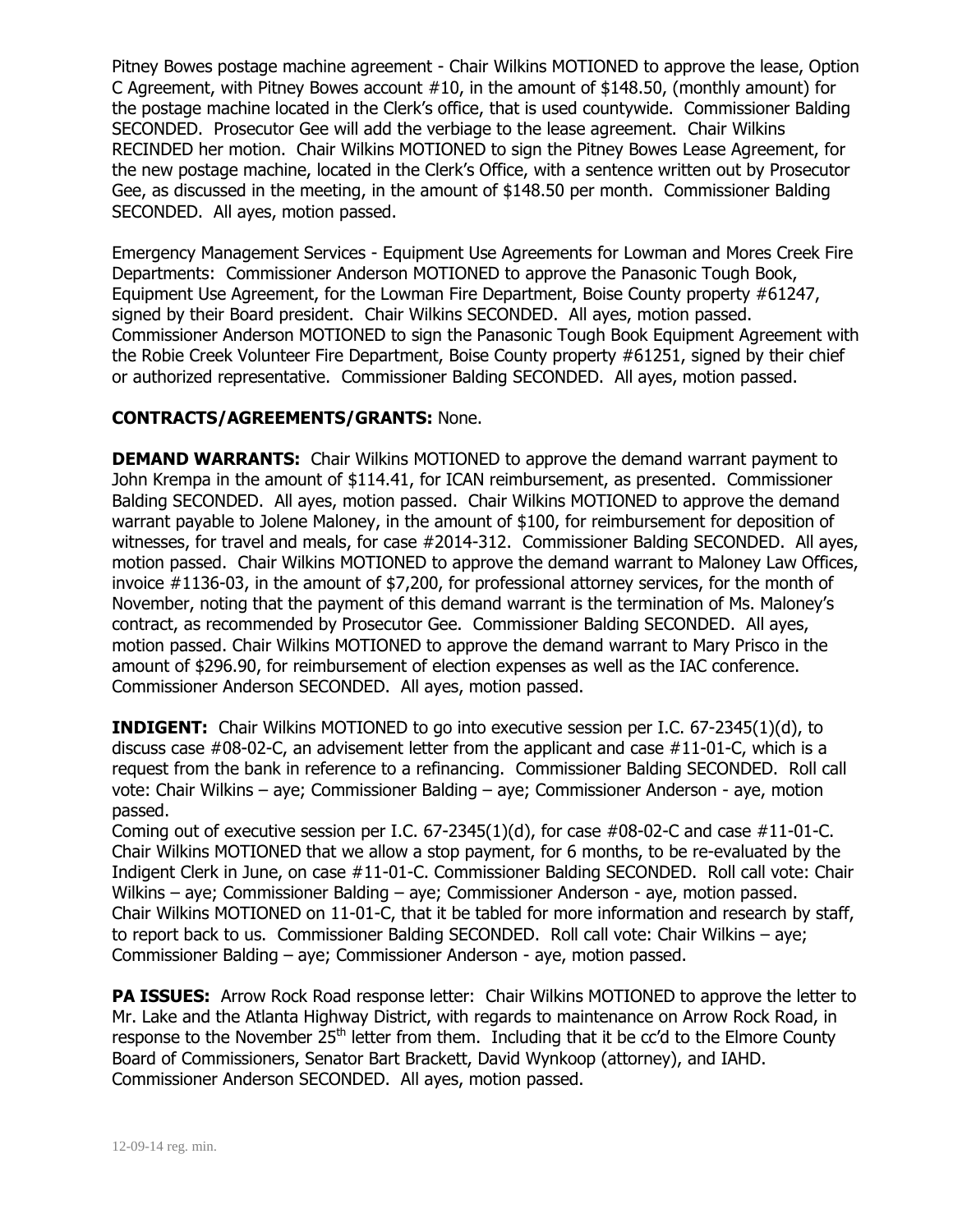Garden Valley Translator District: a discussion took place between the Board and Prosecutor Gee. The Board discussed the East Boise County Ambulance District transition, and status, with Prosecutor Gee.

Weilmunster MOU – Prosecutor Gee stated that he had not heard anything from the parties involved, since sending the letter. The Board discussed authority over sign variance approvals at the P&Z Commission level. Prosecutor Gee discussed a potential overriding Code of Federal Regulations with regards to a County ordinance regarding vehicles on groomed snowmobile trails. Prosecutor Gee discussed the subject of the Garden Valley Recreation District and the increase in fees that did not get billed.

Chair Wilkins MOTIONED that the Clerk, the Assessor and the Treasurer, to move forward in getting the fee issue resolved, and the fee in lieu of tax for the Garden Valley Recreation District, in making a correction in billing, based on the 2014 assessment. Commissioner Anderson SECONDED. All ayes, motion passed.

Chair Wilkins MOTIONED to go into executive session per I.C. 67-2345(1)(f), under pending litigation and 67-2345(1)(b), under personnel, requesting that all staff remove themselves from the room. Commissioner Balding SECONDED. Roll call vote: Chair Wilkins – aye; Commissioner Balding – aye; Commissioner Anderson - aye, motion passed. Chair Wilkins stated, coming out of executive session per Idaho Code 67-2345(1)(f), under pending litigation, Prosecutor Gee has updated the Board on some issues and will keep them informed. Under Idaho Code 67-2345(1)(b), under personnel, also an update on a personnel issue.

Prosecutor Gee provided comments to the Board regarding the draft Internal Control Policy.

**INTERNAL CONTROL POLICY & PROCEDURES:** The Board discussed the draft document, which incorporated Prosecutor's Gee's comments. Commissioner Anderson will make the changes and get the document to ICRMP.

## **MISCELLANEOUS & CORRESPONDENCE:**

 Chair Wilkins MOTIONED to approve the Claims Approval Report, as presented, in the amount of \$129,779.50. Commissioner Balding SECONDED. All ayes; motion passed.

| General Fund  | S. |           | 23.814.39 Solid Waste   |              | \$ 31.084.83 |
|---------------|----|-----------|-------------------------|--------------|--------------|
| Road & Bridge | S. | 44.365.86 | Weeds                   | $\mathbb{S}$ | 92.04        |
| Justice Fund  |    | 21.135.73 | District Court          |              | \$ 7.188.89  |
| EBCA          | S. |           | 773.55 Snowmobile IC8-A | S.           | 565.69       |

 Commissioner Discussion/Committee Reports: Commissioner Anderson attended the Boise Forest Coalition meeting. Commissioner Anderson attended a meeting with ITD Western Federal Lands and Senator Crapo's office. Commissioner Anderson requested that a resolution be prepared for the next meeting to

facilitate the \$500 to each of the Senior Centers, as was done last year. Williams Creek letter: Commissioner Anderson presented a draft letter. Chair Wilkins MOTIONED to approve the letter to the Boise National Forest, in support of the Williams

- Creek Project, as presented. Commissioner Balding SECONDED. All ayes, motion passed. Recreation Department of Valley County letter: Commissioner Anderson presented the draft letter. Commissioner Anderson MOTIONED to submit the letter to Valley County, in support of their Idaho Parks & Rec. grant funds, to improve the Cabarton/Payette River
- access point. Chair Wilkins SECONDED. All ayes, motion passed. Courthouse Remodel/RFP Discussion: Chair Wilkins stated she spoke with Mr. Rosenthal regarding his recommendation and it was to adjust the RFP to make it appealing to both architects and engineers.